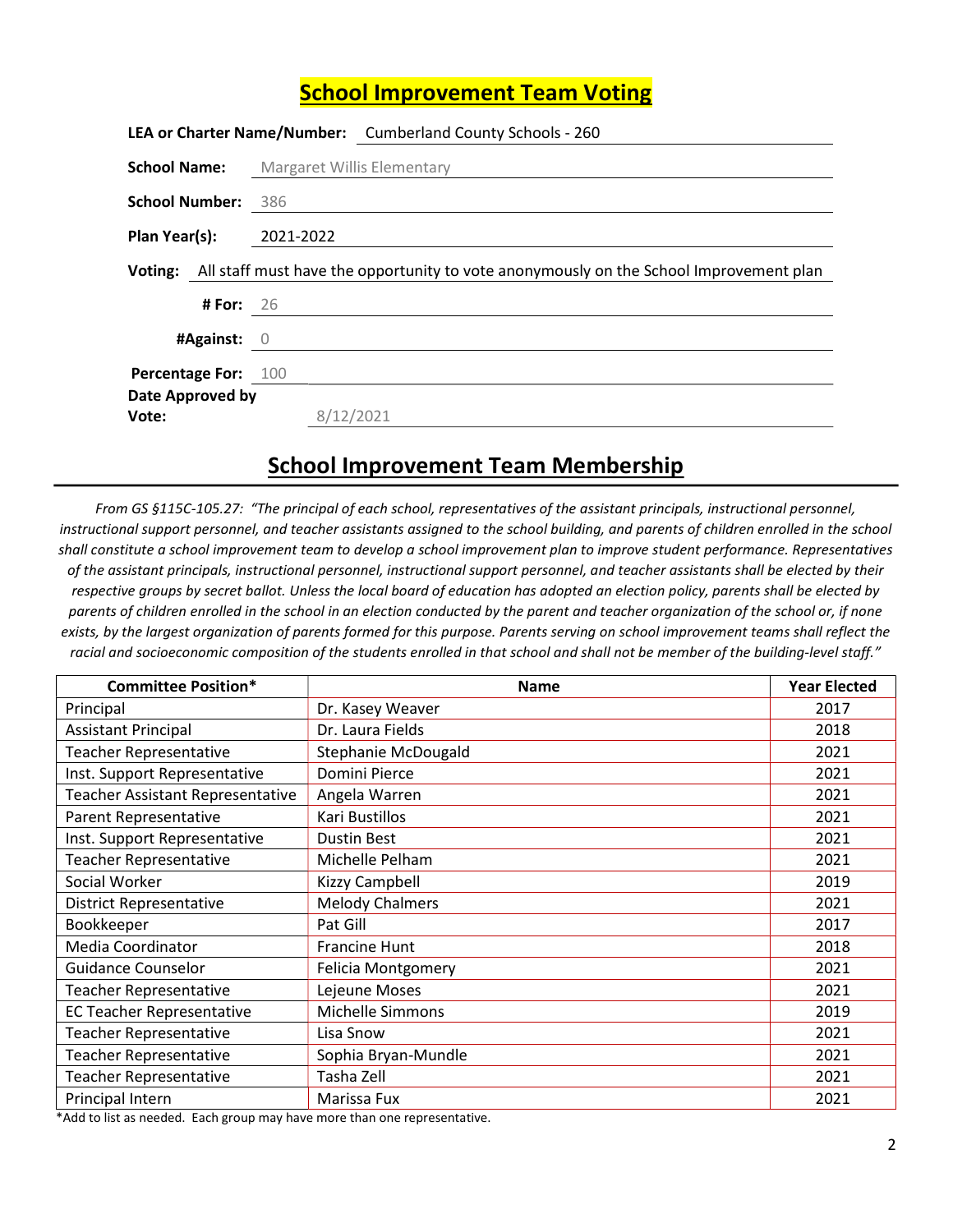## Title II Plan

| Instructions: Complete each cell highlighted in red (content controls will also appear in red when you hover the cursor<br>over them). Refer to the SAMPLE Title II Plan located on page 5 for examples. |                                                                                                                                                                                                                                  |               |  |  |  |
|----------------------------------------------------------------------------------------------------------------------------------------------------------------------------------------------------------|----------------------------------------------------------------------------------------------------------------------------------------------------------------------------------------------------------------------------------|---------------|--|--|--|
| School:                                                                                                                                                                                                  | Margaret Willis Elementary                                                                                                                                                                                                       |               |  |  |  |
| 2021-2022<br>Year:                                                                                                                                                                                       |                                                                                                                                                                                                                                  |               |  |  |  |
|                                                                                                                                                                                                          |                                                                                                                                                                                                                                  |               |  |  |  |
| <b>Description of the Plan</b>                                                                                                                                                                           |                                                                                                                                                                                                                                  |               |  |  |  |
| <b>Purpose:</b>                                                                                                                                                                                          | The purpose of this plan is to provide a detailed description of staff development<br>expenditures.                                                                                                                              |               |  |  |  |
| <b>Budget Amount</b>                                                                                                                                                                                     |                                                                                                                                                                                                                                  | <b>AMOUNT</b> |  |  |  |
| <b>Total Allocation:</b>                                                                                                                                                                                 |                                                                                                                                                                                                                                  | \$1614        |  |  |  |
|                                                                                                                                                                                                          |                                                                                                                                                                                                                                  |               |  |  |  |
| <b>Budget Breakdown</b>                                                                                                                                                                                  | Briefly describe the title of and purpose for this staff development:                                                                                                                                                            |               |  |  |  |
| <b>Staff Development 1</b>                                                                                                                                                                               | NCAAT will provide additional professional development in the area of Math for all<br>grade levels (K-5). The professional development topic is conceptual understanding<br>and fluency: Strategies for small group instruction. |               |  |  |  |
|                                                                                                                                                                                                          | <b>DESCRIPTION</b>                                                                                                                                                                                                               | <b>AMOUNT</b> |  |  |  |
| Personnel:                                                                                                                                                                                               |                                                                                                                                                                                                                                  |               |  |  |  |
| <b>Training Materials:</b>                                                                                                                                                                               |                                                                                                                                                                                                                                  |               |  |  |  |
| <b>Registration/Fees:</b>                                                                                                                                                                                |                                                                                                                                                                                                                                  |               |  |  |  |
| Travel:                                                                                                                                                                                                  |                                                                                                                                                                                                                                  |               |  |  |  |
| Mileage/Airfare:                                                                                                                                                                                         |                                                                                                                                                                                                                                  |               |  |  |  |
| Lodging/Meals:                                                                                                                                                                                           |                                                                                                                                                                                                                                  |               |  |  |  |
|                                                                                                                                                                                                          |                                                                                                                                                                                                                                  |               |  |  |  |
|                                                                                                                                                                                                          |                                                                                                                                                                                                                                  |               |  |  |  |
| <b>Consulting Services:</b>                                                                                                                                                                              | Onsite NCAAT professional development                                                                                                                                                                                            | \$807         |  |  |  |
| <b>Follow-up Activities:</b>                                                                                                                                                                             |                                                                                                                                                                                                                                  |               |  |  |  |
|                                                                                                                                                                                                          | Total for staff development 1:                                                                                                                                                                                                   | 807.00        |  |  |  |
|                                                                                                                                                                                                          |                                                                                                                                                                                                                                  |               |  |  |  |
| <b>Budget Breakdown</b>                                                                                                                                                                                  | Briefly describe the title of and purpose for this staff development:                                                                                                                                                            |               |  |  |  |
| <b>Staff Development 2</b>                                                                                                                                                                               | NCAAT will provide additional professional development in the area of Math for all<br>The professional development topic is Routines for Scaffold for<br>grade levels (K-5).<br>Word Problems.                                   |               |  |  |  |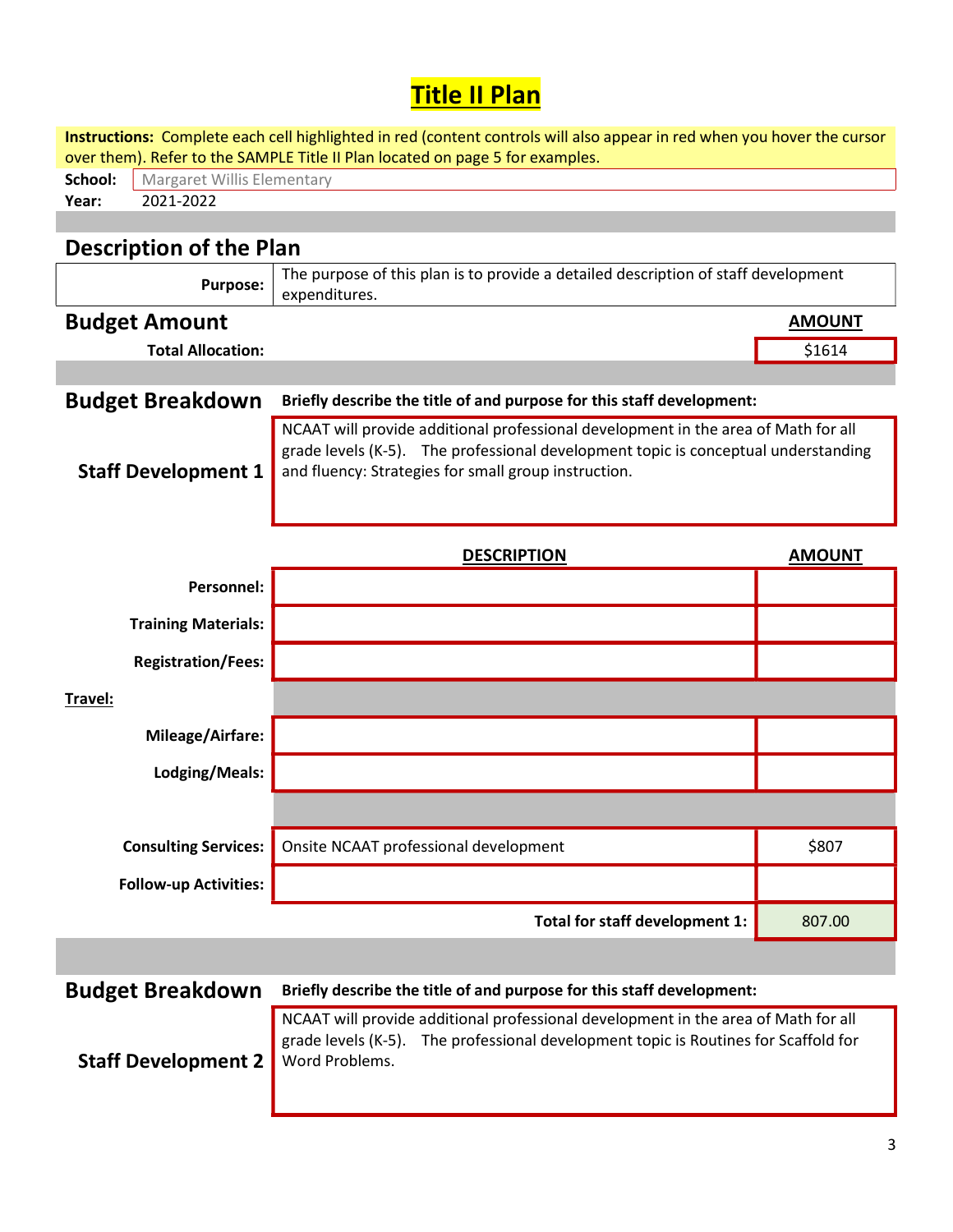|                              | <b>DESCRIPTION</b>                    | <b>AMOUNT</b> |
|------------------------------|---------------------------------------|---------------|
| Personnel:                   |                                       |               |
| <b>Training Materials:</b>   |                                       |               |
| <b>Registration/Fees:</b>    |                                       |               |
| Travel:                      |                                       |               |
| Mileage/Airfare:             |                                       |               |
| Lodging/Meals:               |                                       |               |
|                              |                                       |               |
| <b>Consulting Services:</b>  | Onsite NCAAT professional development | \$807         |
| <b>Follow-up Activities:</b> |                                       |               |
|                              | Total for staff development 2:        |               |
|                              |                                       |               |
|                              | <b>Grand Total</b>                    | \$1614        |